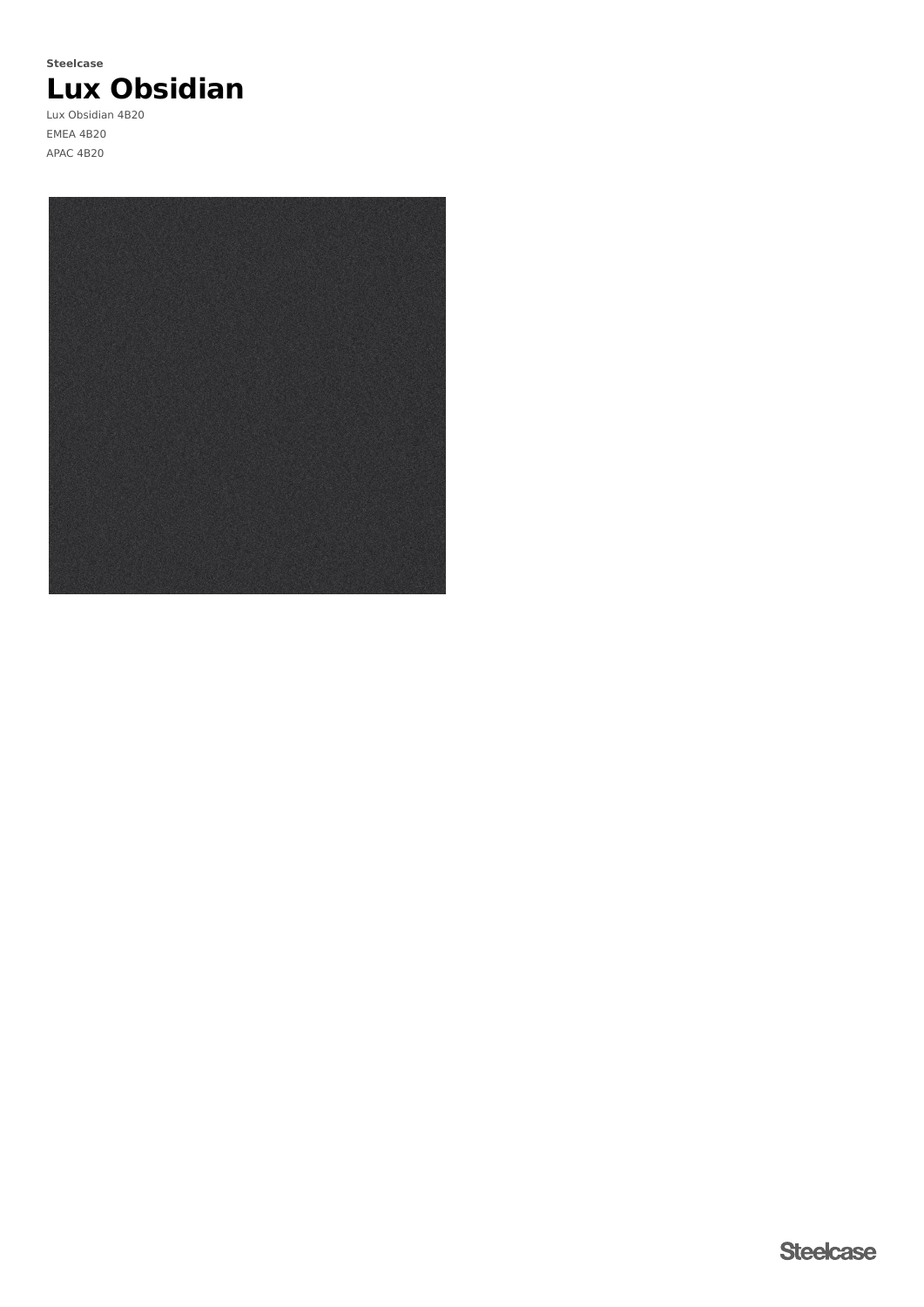# **Lux Obsidian Steelcase**

# **OVERVIEW**

| <b>Material Type</b>       | Smooth Metallic Paint, Lux Coatings                           |
|----------------------------|---------------------------------------------------------------|
| <b>Price</b>               | Paint 3                                                       |
| <b>Collection</b>          | Lux Coatings                                                  |
| Offering                   | Select Surfaces                                               |
| <b>Brand</b>               | Steelcase, Coalesse, Steelcase Health, West<br>Elm, Orangebox |
| <b>Global Availability</b> | Americas, Asia Pacific, Europe, Middle East,<br>Africa        |
| <b>Gloss Level</b>         | High                                                          |

# **SPECS**

| <b>CHARACTERISTICS</b> |  |  |
|------------------------|--|--|